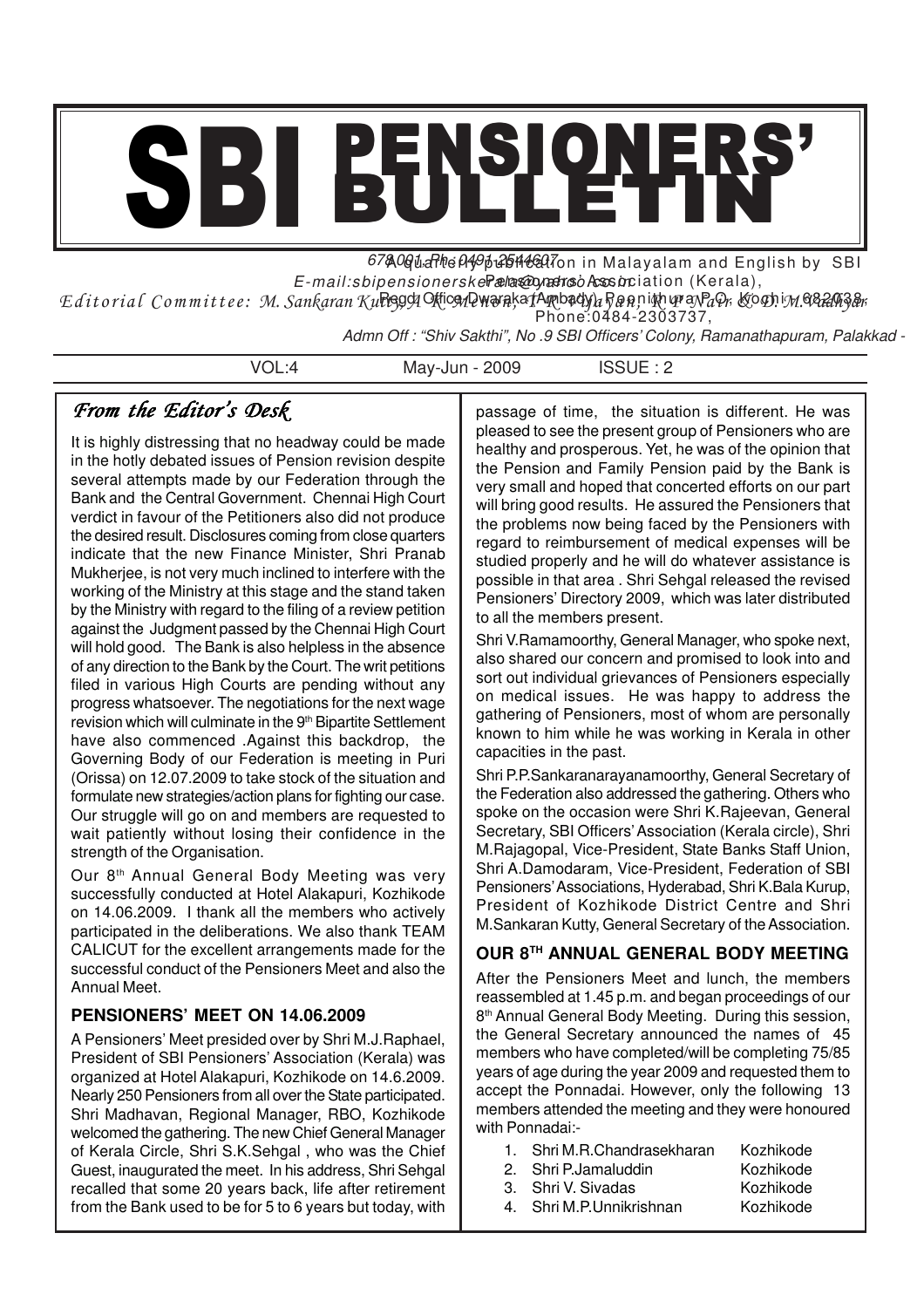*Page - 2*

| 5.             | Shri P.Syed Amir Ali                                      | Kozhikode |
|----------------|-----------------------------------------------------------|-----------|
| 6.             | Shri V.P.Madhavan Pillai                                  | Kozhikode |
| 7 <sub>1</sub> | Shri P.Sathiendra Menon                                   | Kozhikode |
| 8.             | Shri N.Rajagopal                                          | Kozhikode |
|                | 9. Shri P.M.Krishna Kurup                                 | Kozhikode |
|                | 10. Shri M.K.Jayaraj                                      | Kozhikode |
|                | 11. Shri T.V.Balakrishnan Nair                            | Kozhikode |
|                | 12. Shri N.Sreekumaran                                    | Kannur    |
|                | 13. Shri K.P.Balachandran                                 |           |
|                | Unni Nair                                                 | Palakkad  |
|                | والجبارا ومستموما وما الثبت وسموا ومومون ووالموامنة ومومس |           |

The remaining 32 members will be honoured by the respective District Centres when they organize District level meetings without much delay

### **WEBSITE**

We are happy to inform members that our Association has created a website (sites.google.com/site/sbipak). The site covers (a) genesis of the Association (b) the first State Committee (c) present office-bearers of the State Committee (d) names & addresses of the Secretaries of the District Centres (e) DA rates (f) Details of family pension (g) Application forms for membership of the Association (h) Claim forms for reimbursement of medical bills (i) news updates (j) photo gallery (k) column for members views (l) quarterly Bulletins, etc. Members are requested to make use of this facility. They can also contribute useful information, views and news on an ongoing basis, by writing to Shri D.Muraleedhara Vadhyar, Ernakulam, who will arrange to include them in the website.

### **NEW MEMBERS**

During this quarter, our Association has received 64 applications from new retirees for Life Membership and 67 applications for Associate Membership. We extend a hearty welcome to all the new members and wish them a very happy, healthy and peaceful retired life.

The particulars of membership upto and including AFM 1557 have been published in the Pensioners' Directory released by Shri S.K.Sehgal, Chief General Manager of Kerala Circle at the Pensioners' Meet on 14.6.09 at Kozhikode. Copies of the Directory will reach the members through the District Secretaries. The names and addresses of the new members starting from AFM 1558 are given below for information and record of all our members.

|                               | 1. AFM 1558 Smt. Girija Sachidanandan, Palakkad<br>W/o Sachidanandan (LM 50)                                                |
|-------------------------------|-----------------------------------------------------------------------------------------------------------------------------|
| 2. LM<br>1559*<br>3. AFM 1560 | Jose A.T.,<br>Rosy Jose<br>Azhakath, Manimala PO,<br>Kottayam 686543;<br>Mob:9447809950                                     |
| 4. LM $1561*$<br>5. AFM: 1562 | Syamaprasad M.D.,<br>Beena S. Prasad<br>Melannoor House, Thampalakad<br>Ponkunnam Kottayam District;<br>Phone: 04828-202728 |

| 6. LM<br>1563*<br>7. AFM 1564    | Mohiyuddin V.K.<br>Jamaila P.H.<br>Vadakkumcheri House, Edavanakad<br>Post, Via) Cochin 682503,<br>Mob:9495994959                                                     |
|----------------------------------|-----------------------------------------------------------------------------------------------------------------------------------------------------------------------|
| 8. LM 1565*<br>9. AFM 1566       | Bharathan P.P.<br>Ratnakumari O<br>B-4 Amma Apartments, Puthiyara,<br>Kozhikode District<br>Pin: 673004, Phone: 2741442                                               |
| 10.LM<br>1567*<br>11.AFM 1568    | Surendranath Bhas P<br>Sailaja Kumari S<br>Apartment No.6 A-3, Future Centre,<br>Vanrose Jn-Oottukuzhy Road,<br>Trivandrum 695001,<br>Phone:2321100, Mob:9447041100   |
| 12. LM 1569*<br>13. AFM 1570     | Sheik Usman A<br>Mashutha Usman<br>49/1499, Valiparambil House, Appu's<br>Memorial Road Nadakka Parambu<br>Lane, Ponekkara, Kochi.<br>Phone: 2801156, Mob: 9446461156 |
| 14. LM 1571*<br>15.AFM 1572      | Varghese O.K.<br><b>Molly Varghese</b><br>Outhuppacherry, Kurisummood,<br>Changanacherry<br>Kottayam 686104,<br>Phone: 0481-2726146                                   |
| 16. AFM 1573                     | Elsamma Devasia, Kottayam,<br>W/o. M.S.Devasia (LM 248)                                                                                                               |
| 17. LM 1574*<br>18. AFM 1575     | Jose M.F.<br>Emily Jose<br>Chethalen House, Njawarikulam<br>Road, Irinjalakuda<br>Thrissur 680121, tel: 0480-2823011                                                  |
| 19. LM<br>1576*<br>20. AFM 1577  | Vijayan A.K.<br>Omana K.K.<br>Azhchenkattil House, Mukkattukara,<br>Nettissery<br>Thrissur 680657, Tel: 0487-2374495                                                  |
| 21 LM<br>1578*<br>22 AFM<br>1579 | Apputty T.K<br>Rema Devi E<br>Thayil Kandy House, Perumugham<br>Post, Feroke (Via)<br>Kozhikode 673631. Ph:2441231.<br>Mob:9447418649                                 |
| 23 LM<br>1580*<br>24 AFM 1581    | Viswanathan T.K.<br>Ambika Viswanathan<br>Thundiparambil House, Kundanoor,<br>Ernakulam 682304,<br>Tel:2706002, Mob: 9446056002                                       |
| 25 LM<br>1582*<br>25 AFM 1583    | Varghese K.T.<br><b>Gracy Raphel</b><br>Kannampuzha, Grace villa,<br>Udaya Province Road<br>Irinjalakuda, Thrissur 680125,<br>Tel:2822969, Mob:9447994131             |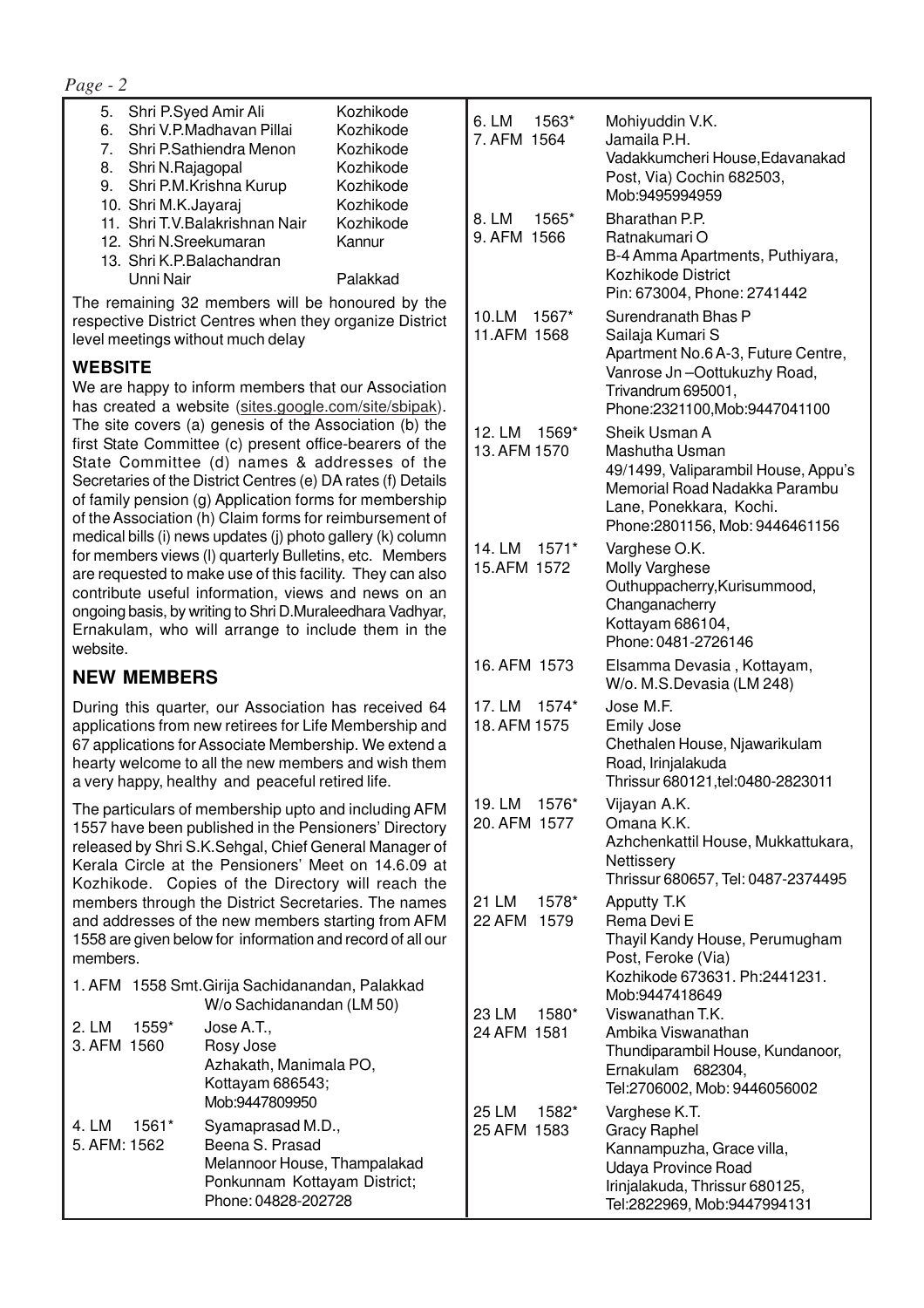|--|--|

| 26 LM 1584*<br>27 AFM 1585                                                                                    | Mohanlal R.Pottekatt                                                                                                                             | <b>PENSIONERS' DIRECTORY</b>                                                                                                                                                                                                                                                                        |
|---------------------------------------------------------------------------------------------------------------|--------------------------------------------------------------------------------------------------------------------------------------------------|-----------------------------------------------------------------------------------------------------------------------------------------------------------------------------------------------------------------------------------------------------------------------------------------------------|
|                                                                                                               | Sobha N. R.<br>"Sreesailam", TMC 40/1076,<br>Near village Office<br>Kurkancheri, Thrissur 680007,<br>Tel:2447619, Mob:9446619619                 | You are aware that our revised Directory as on 31.05.2009<br>was released by the Chief General Manager on 14.6.2009<br>and it has been distributed to all the members who attended<br>the Annual General Body Meeting at Kozhikode. The<br>remaining copies meant for distribution to the members   |
| 28. LM 1586<br>29.AFM 1587                                                                                    | Sebastian V.O.<br>Rosy Sebastian<br>Vettaparambil House. Fr. George<br>Vakayil Road, Maradu<br>Ernakulam, 682304, Tel:2707233                    | who could not reach Kozhikode on 14.6.09 are available<br>with Shri D.Muraleedhara Vadhyar, District Secretary,<br>Ernakulam. Our District Secretaries are requested to kindly<br>get in touch with Shri Vadhyar for the required number of<br>copies and ensure that the Directory reaches all our |
| 30. LM<br>1588<br>31. AFM 1589                                                                                | Philomina P.M.<br>Michael P.T.                                                                                                                   | members in their area, as early as possible                                                                                                                                                                                                                                                         |
|                                                                                                               | Payyappillil House, Chilavannoor Rd.<br>Kadavanthara Ernakulam 682020,<br>Mob:9446339133                                                         | <b>FEDERATION MEETING ON 12.7.09</b><br>A meeting of the Governing Body of our Federation will be<br>held at Puri (Orissa) on 12.7.09 mainly to chalk out new                                                                                                                                       |
| 32. LM 1590*<br>33. AFM 1591                                                                                  | Sasidharan Nair K<br>Sujatha Kumari S                                                                                                            | strategies/action plans . Shri M.J.Raphael and Shri<br>M.Sankaran Kutty will be attending the meeting.                                                                                                                                                                                              |
|                                                                                                               | Sunil Bhavan, Seema Mula Mukku,                                                                                                                  | <b>OUR QUARTERLY BULLETIN:</b>                                                                                                                                                                                                                                                                      |
|                                                                                                               | Vencodu Post Vattappara,<br>Trivandrum 695028,<br>Tel:2587538, Mob:9656886733                                                                    | THOUGH A LARGE NUMBER OF MEMBERS<br>HAVE PAID THEIR SUBSCRIPTIONS FOR THE<br>FINANCIAL YEAR 2009-10 FOR WHICH                                                                                                                                                                                       |
| 34. LM 1592*<br>35. AFM 1593                                                                                  | Gopinathan C.S.<br>Jaya Gopinathan<br>Pranavam, H.No.138-A. Ward No.7,<br>Edavanakad Post<br>Ernakulam 682502,<br>Tel:2506960, Mob:9995138107    | WE THANK THEM, WE REQUEST THOSE WHO<br>HAVE NOT DONE SO, TO KINDLY RENEW<br>THEIR SUBSCRIPTION BY REMITTINGRs.60/-<br>THROUGH THE DISTRICT SECRETARIES<br>WITHOUT DELAY. . PLEASE NOTE THAT                                                                                                         |
| 36. AFM 1594                                                                                                  | Chandra Moorthy,<br>W/o K.Narayanamoorthy (LMM 183)<br>Palakkad                                                                                  | STARTING FROM OUR NEXT ISSUE (JULY-<br>SEPT 2009) THE DESPATCH OF BULLETINS<br>WILL BE RESTRICTED TO THE SUBSCRIBERS                                                                                                                                                                                |
| 37. AFM 1595                                                                                                  | Vimala T.S.<br>W/o R.Dasappan (LM 333), Kollam                                                                                                   | ONLY.<br><b>SBI - EQUITY - UNCLAIMED DIVIDENDS</b>                                                                                                                                                                                                                                                  |
| 38. LM<br>1596*<br>39. AFM 1597                                                                               | Jayadasan Thottathil<br>Shyamala P.M.<br>Kartheeramam, Mukaluvila,<br>Inchakkadu, Mylom Post<br>Kottarakkara, Kollam 691560,<br>Tel:0474-2662009 | We have received a letter from the Bank for the<br>following details of Pensioners who are holding SBI<br>Shares. Please furnish the particulars direct to the<br>Bank and also switch over to ECS by giving a mandate<br>to the respective branches:-                                              |
| 1598<br>40. LM<br>41. AFM 1599                                                                                | Raghavan<br>Leela T.A.<br>28/691 Alakananda, Meenchanda<br>Bye Pass, Meenchanda<br>Arts & Science college,<br>Kozhikode 673018                   | A. Name B. Folio Number C. Address<br>D. Bank Details<br>(1) Name of Pension Drawing Branch<br>(2) Account No. and (3) MICR Code<br>E. Contact details (1) Telephone No. (2) Mobile No<br>$(3)$ e-mail ID                                                                                           |
|                                                                                                               | Tel:2323578, Mob: 9496179525                                                                                                                     | <b>SERVICE CHARGES</b> (As per Circ, issued in Aug. 08)                                                                                                                                                                                                                                             |
| 42. LM<br>1600*<br>43. AFM 1601                                                                               | Sankaranarayanan A<br>Komalam P<br>Akkarakattil House, Peringode Post,<br>Palakkad 679535<br>Mob: 9446153634                                     | Inter-Core/Non-Home transactions: The following<br>transactions are not charged for Staff/Pensioners:<br>(a) Deposit of cash at non-home branches<br>(b) Deposit of cheques at non-home CBS branch drawn<br>on any CBS branch/other banks<br>(c) Deposit of clearing instruments at non-home CBS    |
| A large number of employees/officers who retired during<br>the period January to June 2009 are yet to take up |                                                                                                                                                  | branch drawn on non-CBS branch/other banks                                                                                                                                                                                                                                                          |